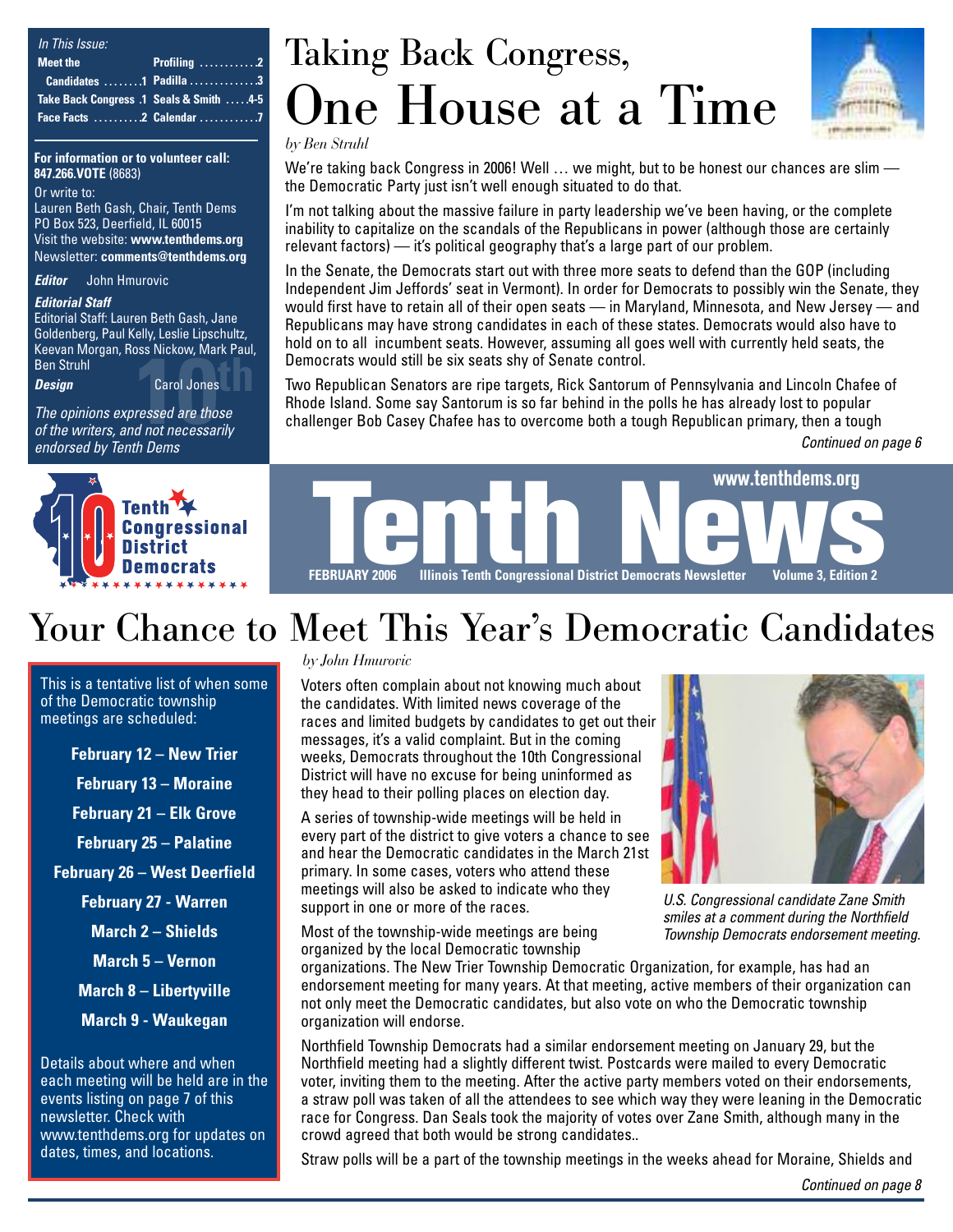## MARK KIRK – FACE THE FACTS

*by John Hmurovic*

#### **What He Is Saying:**

With much fanfare, Mark Kirk has introduced the "Congressional Integrity Act." If it becomes law, he says it will deny a congressional pension to any Member of Congress convicted of a felony.

**Why He Is Saying It: Republicans** are in deep trouble for ethical, and in some cases, criminal behavior. **Republican** House



colleagues Randy Cunningham (R-California), Tom DeLay (R-Texas), Bob Ney (R-Ohio), and John Doolittle (R-California) have either been indicted or are under investigation, and in the Senate both Bill Frist (R-Tennessee) and Conrad Burns (R-Montana) are being investigated for alleged improprieties. This has created a crisis for the GOP. It's making them look bad. If other Republicans (Kirk, for example) want to get re-elected, they have to start looking like they are tough on the issue of ethics.



*GOP Leader Tom DeLay*

#### **The Facts About Mark Kirk:**

In January 2005, Republican House leader Tom DeLay was being accused of ethics violations. DeLay wanted to make sure that the House would not investigate, so he introduced a measure to weaken House ethics rules. Mark Kirk voted with DeLay

to weaken the House rules. When Mark Kirk cast his vote on that measure, did he think

that 10th District voters wanted weaker ethics rules to protect DeLay? That's one of only two possible explanations for his vote. The other possible explanation is that Kirk was simply following the orders of his boss, Tom DeLay, and thought it was more important to do as DeLay wanted rather than what his 10th District constituents wanted. (He has a history of doing that.) Now, Kirk is trying to hide his January 2005 vote by introducing a bill that is designed to make him look tough on ethics. Where was Mark Kirk's concern for ethics reform before the current GOP ethics crisis? **Continued on page 8** actional origin. **Continued on page 8** 

## Can Congressman Kirk Wriggle Out of This?

*by Jane Goldenberg*

From all available evidence, Congressman Mark Kirk still stands firmly behind his comment that discriminating against young Arab men from terrorist-producing countries is just fine with him. The question: How fine will it be with everybody else in the 10th Congressional District? And will it help stir up opposition to Kirk's increasingly knee-jerk support of President Bush's agenda emphasizing security over civil rights?

> The Chicago Council on American-Islamic Relations (CAIR) reports Kirk's support of this type of discrimination has already helped it to register voters, according to Ahmed Rehab, communications director of CAIR-Chicago. "People are seething," he said. "It's not why people immigrated to this country to be discriminated against. It's the absolute opposite. It's because they wanted a fair chance at life."

"I think when reelection comes around," Rehab said, "we're going to remind the voting blocs of his stance and his comments, and, more importantly, the unprofessional way in which he dealt with calls for an apology, calls for a meeting. He didn't acknowledge them. And it's very

disturbing … for an elected official to not acknowledge the concerns of his constituents."

Twenty-seven prominent groups (such as the Illinois Coalition for Immigrant & Refugee Rights and the Jewish Council on Urban Affairs) and individuals (including U.S. Rep. Jan Schakowsky and U.S. Sen. Barack Obama) stood up last November to protest Kirk's remark. CAIR delivered some 800 petition cards to Kirks' office, but Kirk did not meet with any of his constituents on the matter, nor respond to a single card, Rehab said.

The point is, as Schakowsky told a crowd at the Illinois Coalition for Immigrant and Refugee Rights, "No one should be OK with discrimination."

According to published reports, Kirk made the following comment to a technology conference at Northwestern University: "I'm OK with discrimination against young Arab males from terrorist-producing states. I think that when we look at the threat that's out there, young men between, say, the ages of 18 and 25 from a couple of countries, I believe a certain amount of intense security should be placed on them."

Kirk later told a reporter from the Chicago Tribune that he would be willing to discuss his comments with any constituents from the 10th. So what gives?

Rehab noted that CAIR only requested a meeting for the Congressman to discuss his position.

"To shun earnest requests for clarification from a group that was offended by your quotes really is complete disrespect, and that's what disappointed us the most," he said of Kirk.

By most accounts, racial profiling doesn't even work. According to a front-page article in The New York Times on January 23, our government's racial profiling has not led to a single prosecution. A group of the hundreds of noncitizens rounded up by the federal government and held in a federal detention center in Brooklyn in the weeks after 9/11 are now suing the government, claiming they were abused and deprived of their due process rights because of their religion or national origin.





than the the way thay are driving. For example, in it! d new blisk and Hispanic, while they a .<br>15 of all drivers These konclusing and Chapel sourches are violations of the<br>Toustinative and was to funghi. Urby as drived your rights, Support the ACLO *MARINAR AIVIT TENAPEERS BALK*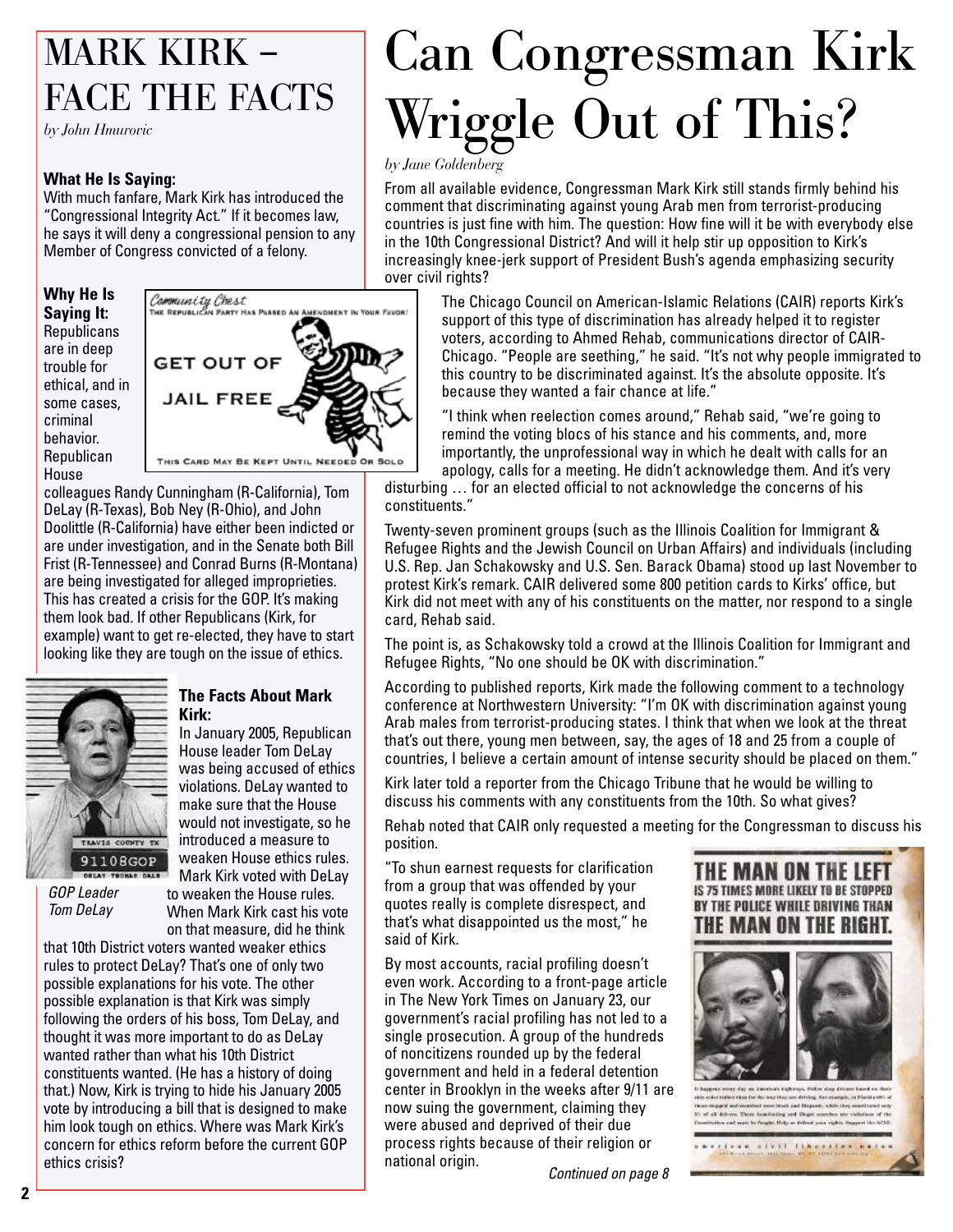## JOSE PADILLA

*by Keevan D. Morgan*

Surely, conservatives, moderates, and liberals of the 10th Congressional District share a common belief that as American citizens, none of us may be held indefinitely in criminal custody without charges and a trial. Recent politics and court cases prove us all wrong.

The September 11, 2005 cover of The New York Times Magazine carried a picture of Osama Bin Laden and the sub-title, " . . . the Forever War." How appropriate, now that the U.S. Court of Appeals for the Fourth Circuit has upheld in Padilla v. Hanft the President's right, by a stroke of his pen alone, to order the incarceration of a United States Citizen "forever" without the right to a trial, or even charges.

While in Afghanistan, the Padilla opinion says, U.S. citizen Padilla joined forces "hostile" to the United States "in our war against al Qaeda," and shortly afterward was recruited by al Qaeda to blow up apartment buildings in the U.S. Although apparently excised from the Opinion for alleged reasons of national security, as reported by the Miami Herald on November 22, it is well known that the Bush administration has said Padilla planned an attack with a "dirty bomb" radiological device.

When Padilla flew to Chicago in 2002 to begin his assignment, he was arrested at O'Hare by "civilian authorities." President Bush "personally designated" Padilla an "enemy combatant" after finding





that Padilla had engaged in hostilities that included preparing for acts of "international terrorism," that he represented a "continuing, present, and grave danger to the national security," and that Padilla's detention was necessary to prevent him from aiding al Qaeda to attack this country. Mr. Bush then ordered that Padilla be transferred from civilian custody into military custody, where he has sat for about three and one-half years.

Padilla challenged the constitutionality of his detention by bringing to federal court a "habeas corpus" petition, a plea to tell the President that he is wrongfully holding a person. The trial court agreed that Padilla had to be charged or released. The Fourth Circuit acknowledged that Padilla had raised an "exceedingly important question," but concluded that the President could indefinitely detain him under Congress's post-9/11 grant of authority. It is not obvious that the Congressional Resolution was even a declaration of war, but the Circuit Court assumes it. Rule #1 in law is, "never assume."

The question is whether that grant of authority is legitimate. At first blush, the decision is simple and attractive. Padilla is being held by the military because, if he were not, he might harm us. No one would have questioned the military's right to hold Padilla if he had been captured on the battlefield with the "assault" rifle described in the opinion. Nevertheless, Padilla would be no more able to escape from the FBI than the military. The Fourth Circuit cited a second nonexistent danger to buttress its decision, holding that under civilian incarceration Padilla might still be able to communicate and plot with his confederates. However, the civilian attorney general already has the power to find that an inmate is part of a violent or terrorist organization and institute "Special Administrative Measures," barring the prisoner's outside communication virtually entirely.

The Fourth Circuit further rejected Padilla's argument based upon Ex parte Milligan, which held "that a United States citizen associated with an anti-Union secret society but unaffiliated with the Confederate army could not be tried by a military tribunal while access to civilian courts was open and unobstructed." In order to avoid Milligan's clear ruling, the Fourth Circuit created a dangerous trick bag. It reasoned that Milligan does not extend to "enemy combatants" because Mr. Milligan was not "a part of or associated with the armed forces of the enemy." Yet, this contradicts President Bush's determinations in a May 7, 2003, White House press release, which stated, "Under Article 4 of the Geneva Convention, however, Taliban detainees are not entitled to POW status," and, "Al Qaeda is an international terrorist group and cannot be considered a state party to the Geneva Convention. Its members, according to Bush, are not covered by the Geneva Convention, and are not entitled to POW status under the treaty."

Thus, the Padilla decision rests on a sleight **<sup>3</sup>** *Continued on page 8*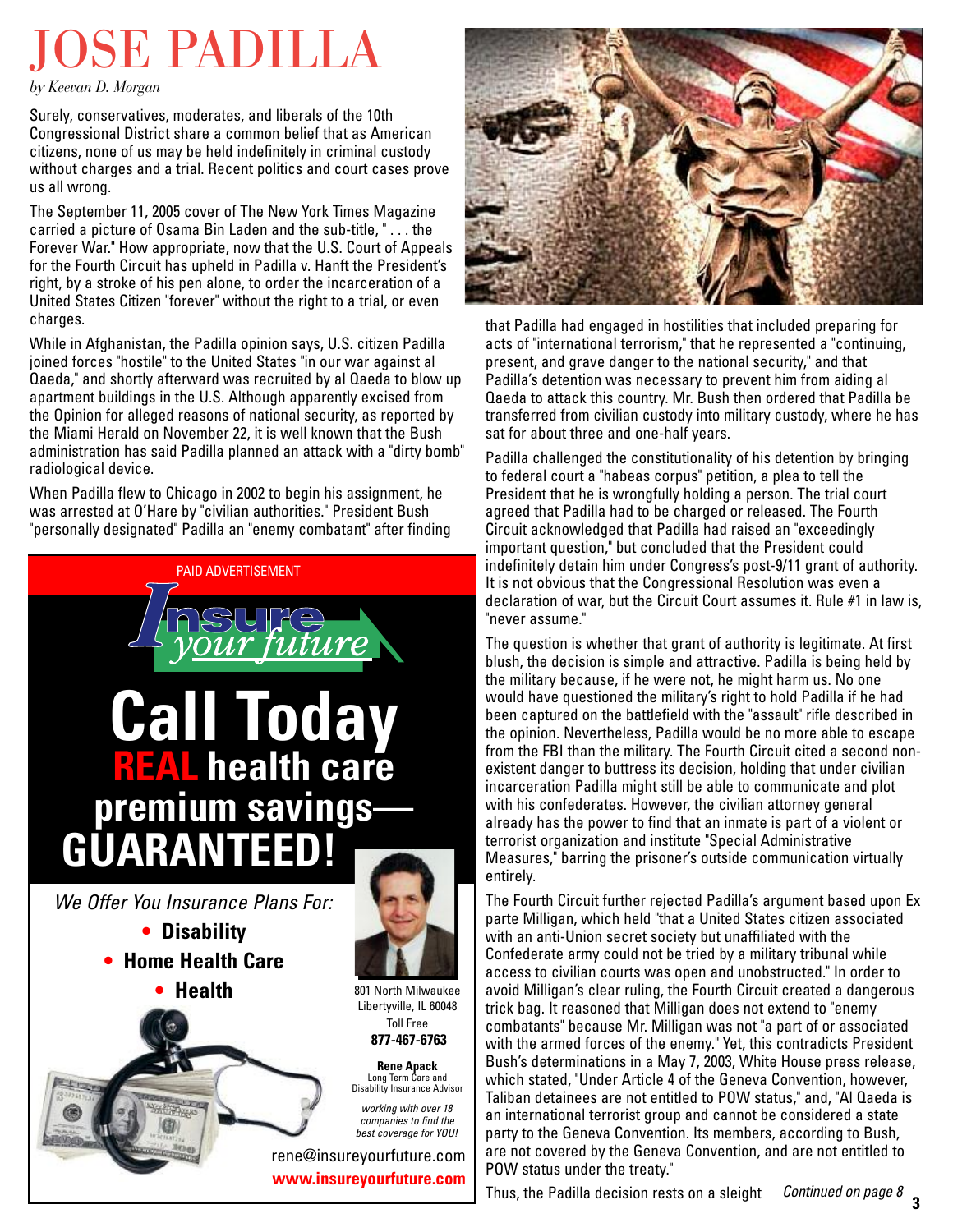# Meet the Candidates in the 10th Congressional District

Democrats in Illinois' 10th Congressional District are lucky to have two fine candidates—Dan Seals and Zane Smith—running in the primary. Mark Paul caught up with the candidates and gave them a chance to talk about some of the issues.

## **Dan Seals**

#### **Tell us something about your personal history.**

I'm 34. I grew up in Hyde Park and went to Kenwood High School. Dad played defensive tackle for the Bears and was the first African-American at the Board of Trade. Mom is a social worker. They divorced when I was young; my stepdad is a pediatrician and medical director of ambulatory services at Cook County Hospital.

I studied journalism at Boston University, then taught English for two years at a public high school in Japan while learning their language. I came back to the U.S. and earned an M.A. in International Economics and Japan Studies at the Johns Hopkins School of Advanced International Studies. At SAIS I won a one-year Presidential Management Fellowship and spent six months working as an aide to the Assistant Secretary of Export in the Department of Commerce, focusing on tracking exports of U.S. technology to foreign markets. For the other six months, I worked on economic policy in Sen. Joe Lieberman's office.

I came back home to get an M.B.A. at the University of Chicago, then worked in marketing for two years at Sprint. Since 2003 I've worked at GE Commercial Finance, where I'm Director of Marketing for the real estate lending business. Right now, though, I'm on leave so I can devote myself full-time to the congressional campaign.

We moved to Wilmette several years ago.

#### **Any thoughts about Democrats as the mommy party?**

Democrats have a history of focusing on issues that impact those who have less. It's a nurturing and motherly quality. Republicans are ready to fight, being tough on crime. It's somehow more masculine. Neither one is accurate. It's an easy way to describe differences. Clinton signed the welfare reform legislation and you certainly couldn't call that super nurturing.

We need a new paradigm: What will it take to make American industries the most competitive and most successful? More people need a shot at the American dream. Access to a good education shouldn't be limited to those in certain zip codes. There has to be a way for workers in industries that are suffering to get trained in skills for a healthy industry.

Our educational system as a whole isn't producing workers as skilled as we need if we're going to maintain our long-term growth and position in the world.

#### **What did you learn about Congress when you worked for Lieberman?**

I was impressed with his confidence and control. Before Joe was about to make an unpopular vote, a group of constituents came in and made the case for voting the other way. He heard them out and then very clearly said, I can't vote with you and then

## **Zane Smith**

#### **Tell us something about your personal history.**

I'm 48. I grew up in St. Charles when it was rural. Dad was a truck mechanic and a refrigeration engineer, a union guy all his life. Mom was a homemaker.

I graduated from Southern Illinois in three years, then law school at John Marshall. I always wanted to be a lawyer.



After a year defending medical malpractice suits, I joined Synergism, a real estate development company operating primarily in Lakeview, as a partner and corporate counsel. I opened a solo law office in 1989, primarily for personal injury plaintiffs. Zane D. Smith and Associates now employs three attorneys and five staffers.

We moved to Winnetka in 1995

#### **When did you first run for office?**

In 2000, for Winnetka Park Board Commissioner. I filled out the last two years of a four-year term, then was re-elected in 2002 to a fouryear term. The issues are mainly about capital improvement. While I've served on the board, we've replaced all the playground equipment and rebuilt the beach house. Now we're looking at revamping the warming house next to the skating rink.

#### **Why are you running?**

I think we can come together and do better. I'm tired of throwing newspapers at the TV. Government hasn't been there to help people. It exists to help those who can't help themselves. I can make a difference.

I have been trying to improve my community and make the world a better place as best I can. My law practice is about representing people who can't represent themselves.

What most concerns me is the shift in policy away from poor people and toward the rich. I know what it is to live a privileged life and what it is to not be able to pay the mortgage.

The Bush administration's social agenda is about making a profit and making the rich richer. I'm all for a nice business environment, but not at the expense of people who can't help themselves.

They're passing tax cuts that benefit the top 5 percent, but result in deficits in the billions. At the same time, they're cutting Pell grants, child lunch programs, food stamps, and child support enforcement. The House has cut all these programs.

The second issue that really motivated me, and I saw it last summer is the corruption. It started with Tom DeLay and the K Street Project.

#### **Why do you think the 10th is ready to elect a Democrat?**

among the best educated and it gives back a lot. The **and the induced and it gives back a** lot. The explained why. And he did it without upsetting them, *Continued on page 5* among the best educated and it gives back a lot Not only is this community one of the most prosperous, but it's also<br>n nege  $\epsilon$  among the best educated and it gives back a lot. The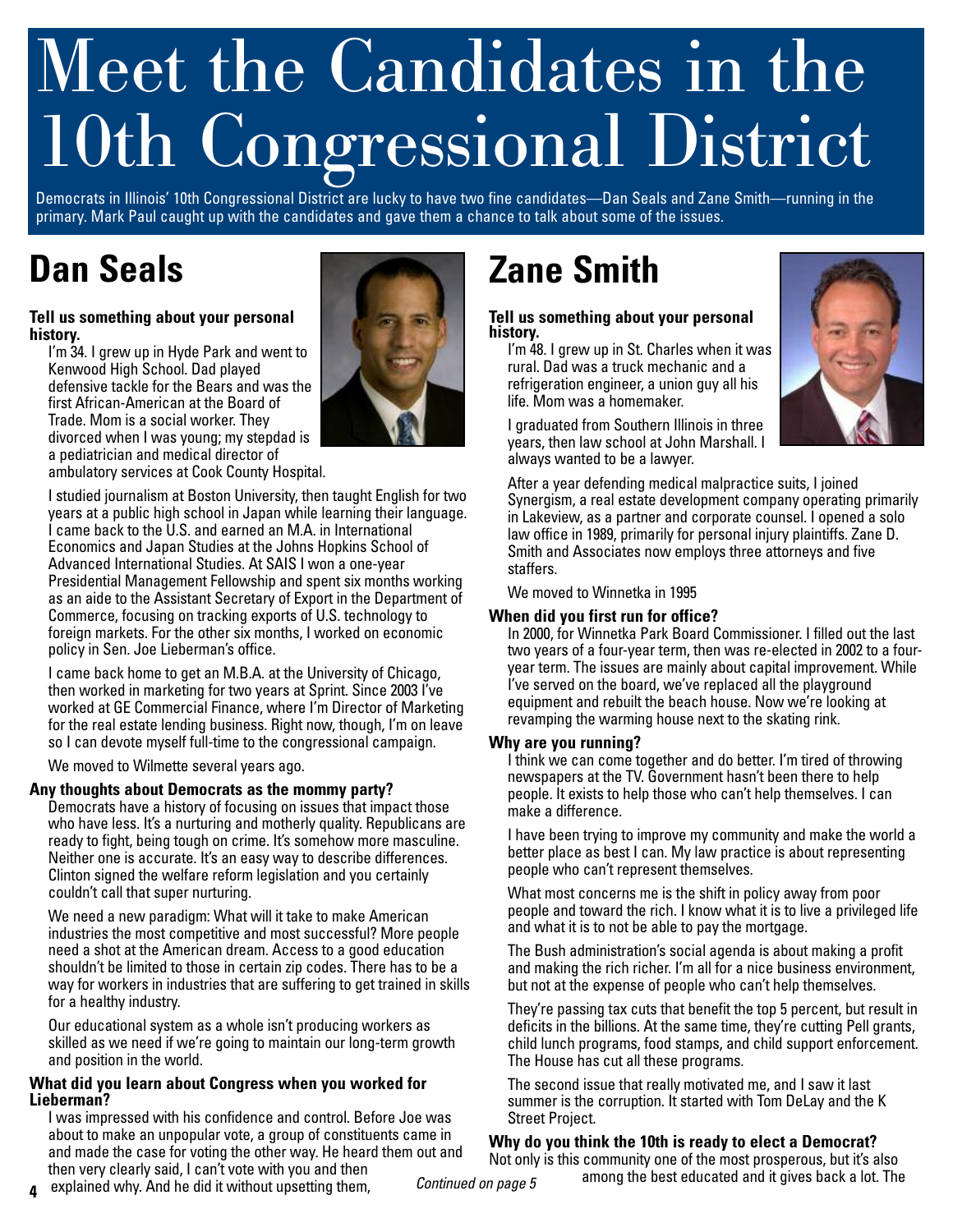so the meeting ended amicably. He was respectful of their opinion and could continue to have a conversation going forward. That's something I aspire to.

I worked with him on economic policy, not foreign policy. I've never shied from saying I think he's wrong about the war, but I have a lot of respect for him. I don't expect any Democrat to endorse me before the primary, but afterwards, I expect to have his full support.

#### **How are you positioning yourself against Kirk and for the primary vs. Smith?**

I've talked with Zane at a number of events and I think our values are similar. I am genuinely and honestly interested in making things better. Right now, I'm trying to meet as many voters as I can so they can look me in the eye and get a feel for what I am, how I would do in a race against Kirk, and how I would function in Congress.

I have a strong background in both business and policy, while Kirk has never worked in the private sector. There are three policy areas I'm particularly interested in:

A responsible withdrawal from Iraq. We shouldn't have gone in there, and it was mismanaged and misguided from the beginning. We've dug ourselves into a hole there, and the best thing is to get out without further destabilizing the area.

Deficit reduction. It's an issue of responsibility. We shouldn't pass on problems to the next generation, and the deficit affects our economic well being now. It's driving up interest rates for car and home loans. We're borrowing \$60 billion every month from China, Japan, South Korea, and Saudi Arabia, and that makes it difficult to take a hard line against those countries. We have to roll back the Bush tax cuts, and take a hard look at spending, including the war in Iraq that costs \$60 billion a year.

Affordable health care. 45 million Americans aren't covered, including millions of children. Health care isn't just a moral issue. The costs for business have doubled over the last five years according to the Tribune. That's a huge drag on business. I haven't seen Kirk talk about health care in all his years in office. It's not something he's done anything about, but it's hard to find anything he's done. He has one of worst records in the House for bills dying in committee. His first resolution was passed only last month.

I don't have to attack Kirk's record; I just have to put it out there. He voted to intervene in the Terry Schiavo case. He voted for a \$14.5 billion tax cut for big oil. He voted to cut college loan programs as part of the last deficit reduction bill that will destroy the social safety net. At the end of the day, it's about choices: do you want to solve problems and help the weak, or wait until they fall into the prison system or some other anti-social way of life? I'm not talking about a handout, but a hand up. Kirk has a sink or swim mentality, even when we know more people are sinking now than four years ago. There are four million more households below the poverty line than there were in 2001, which was the bottom of a recession.

#### **Why do you think the 10th is ready to elect a Democrat? How can you succeed when so many have failed before?**

I'm willing to do a lot of fundraising, which we'll need to have a chance here. I can relate to the district, and more important, the district can relate to me, whether it's Waukegan and North Chicago or Highwood, Highland Park or Glencoe. We can talk about the environment, Israel, the daily commute, education, and jobs in Wheeling.

A Democrat can win. Look at the locally elected people, like Eddie Washington, Susan Garrett, and Kathy Ryg, just to name a few. There are so many great Democrats elected in the district. If we give voters a candidate they can support, we can mobilize people to come out and vote. And we need to educate people as to who Mark Kirk is. Kirk's voting record ties him to DeLay about 90 percent of the time, and the growing corruption scandal between DeLay and Abramoff.

### **SEALS,** *Continued from page 4* **SMITH,** *Continued from page 4*

majority of voters here will support a congressman who says we have to help these people before we help ourselves. I'm counting on the common sense and knowledge base of these voters. There are 500,000 people in this district, and it includes a lot of people in Waukegan and the northwest part of the district who are already stretched.

Kirk said, elect me and I'll be a moderate like Porter. He's been anything but moderate, voting consistently with DeLay and Bush on taxes and spending. He votes with DeLay 91 percent of the time.

This district is socially progressive but financially conservative. Democrat principles can attract something like 51 percent or 53 percent.

### **What's your thinking on Iraq and terrorism?**

The first thing is to separate Iraq from terrorism, especially 9/11. Saddam and bin Laden came from opposite ideological poles. Afghanistan, not Iraq, was a breeding ground for terror.

Invading Iraq was a mistake. We're there and we have to support the people who are living and dying there, but we need a plan to get out. At the forum in January, Gen. Gard explained that the fact that we're there creates more terror and anti-American sentiment.

We have yet to hear from this administration what the endgame is. Staying the course is not a foreign policy.

What voters need to remember is that Kirk was one of six congressmen who helped plan the invasion. He doesn't communicate with the community. You never see him hold a town meeting, because he doesn't have the stomach to go before his constituency.

#### **How are you positioning yourself in the primary vs. Dan Seals?**

I like Dan, he's a nice guy. But I see three distinctions between us:

- 1) I have a lot more community involvement. I volunteer legal services; I was an Eagle Scout and serve as an assistant Scoutmaster for my son's Boy Scout troop. And there's the Park District.
- 2) I'm an elected official. I know what it takes to formulate a budget, when it's time to build a consensus among officials, and when to hold my ground. We work with a number of other agencies and governments, including the state park district and legislature.
- 3) I think if you're going to represent the Tenth, you should live in it. Dan doesn't.

#### **What are the three most important things you want voters to know about Kirk and about you?**

Mainly that he's not who he says is. Based on his voting record, he's not a moderate, but as far right as you can go.

• I'm not sure you can trust him. Kirk gave a speech on the House floor about Iraq and said he works for CIA, so he knows things. When Lee Goodman challenged him working for the executive and legislative branches at the same time, Kirk had the speech revised in the Congressional Record.

• Kirk says a congressman should be a problem solver on the local level. And that's right, but he should be working with local officials. I've talked with a lot of them, and nearly all of them can't stand working with him. He won't return their phone calls, so they call Durbin or Obama. At a meeting about the Ft. Sheridan schools issue he waved a letter, didn't take any questions, and left. He said the letter was a federal commitment to cover education expenses for the next several years, but the letter actually only acknowledged the problem and didn't commit to anything. Kirk recanted to the Tribune a day later.

• Kirk voted for drilling in ANWR on the second go-around, despite saying he was against it. He cast the tie-breaking vote on social services cuts. **5**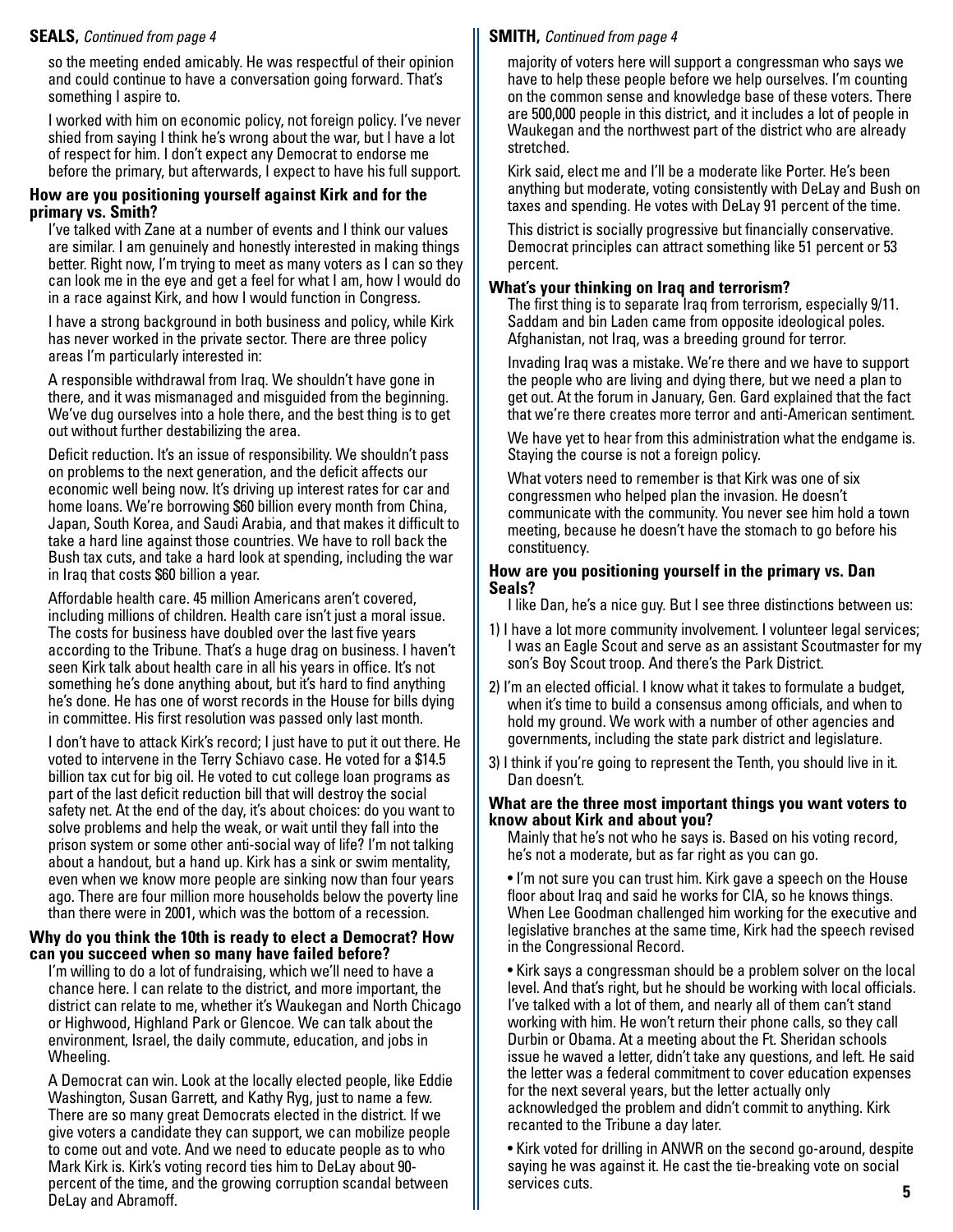#### **Taking Back Congress,** *continued from page 1* PAID ADVERTISEMENT

general election battle. Both these seats have to be taken for the Democrats to have a chance in the Senate.

That would still leave the Democrats four seats shy of Senate control, with only five other seats that they have a serious shot at: an open seat in Tennessee, and seats held by incumbents in Montana, Ohio, Arizona, or Missouri. None of these races are likely Democratic victories, although a lot could happen in the next nine months. Even taking three of these long shot races still leaves Democrats shy of control due to Dick Cheney's tie-breaking vote.

There's more hope for change in the House of Representatives, although years of gerrymandering, adding to the already substantial incumbent's advantage, has left very few districts in contention. Most political experts agree that there are only 30 very competitive races in the House next year. For the Democrats to take the House they would have to win 25 of the contests — a tall order, given that many already lean Republican demographically. Although the climate is right to make this possible, even a good Democratic performance in 2006 could leave us short of a Democratic majority.

To increase our chances in the House we have to start expanding the number of races in contention, instead of confining ourselves to merely 30. Although efforts to do this have been unsuccessful in the past, the political climate may be perfect for Democratic change this year, even if the dynamics of the situation fail us. Therefore, we have to change the logistics as best we can to let that change occur, and that means putting as many House races into contention.

We can start right here in the 10th District — this district went for Kerry in 2004, and polling indicates Mark Kirk can be beaten. Will it be difficult? Yes, but we have little other choice if we want a good chance of taking at least one branch of Congress back. Some say to write off this seat, but I remember the famous truism, "If you don't try, you can't succeed." With this political situation, trying hard is all we've got going for us.

### **Del Parra Your Neighborhood Farmers Agent.**



**Auto • Home • Life • Business 847.338.0190 dparra1@farmersagent.com**

ARME **Gets you back where you belong.®**

### **THE SEVEN MOST UNPOPULAR SENATORS WITH TERMS ENDING IN 2006—ARE REPUBLICANS**

(Percentage is their net popularity – percentage of their state's residents with a positive opinion of them, minus those with a negative opinion. The national average for Senators is +20.)

> **Bill Frist (R)** Tennessee



**Conrad Burns (R)** Montana



- 9%





**Jon Kyl (R)** Arizona + 5%





**Mike DeWine (R)** Ohio

+ 6%



**John Ensign (R)** Nevada + 13%

**Jim Talent (R)** Missouri + 12 %



*There wasn't enough room in the Northbrook Library Auditorium for all the people who wanted to talk about where America's Iraq policy should go from here. Tenth Dems co-sponsored the forum. Congressman Mark Kirk was invited, but did not attend. Since the war in Iraq began, Kirk (a solid backer of the Bush Iraq policy) has not held any public forums on the issue.*

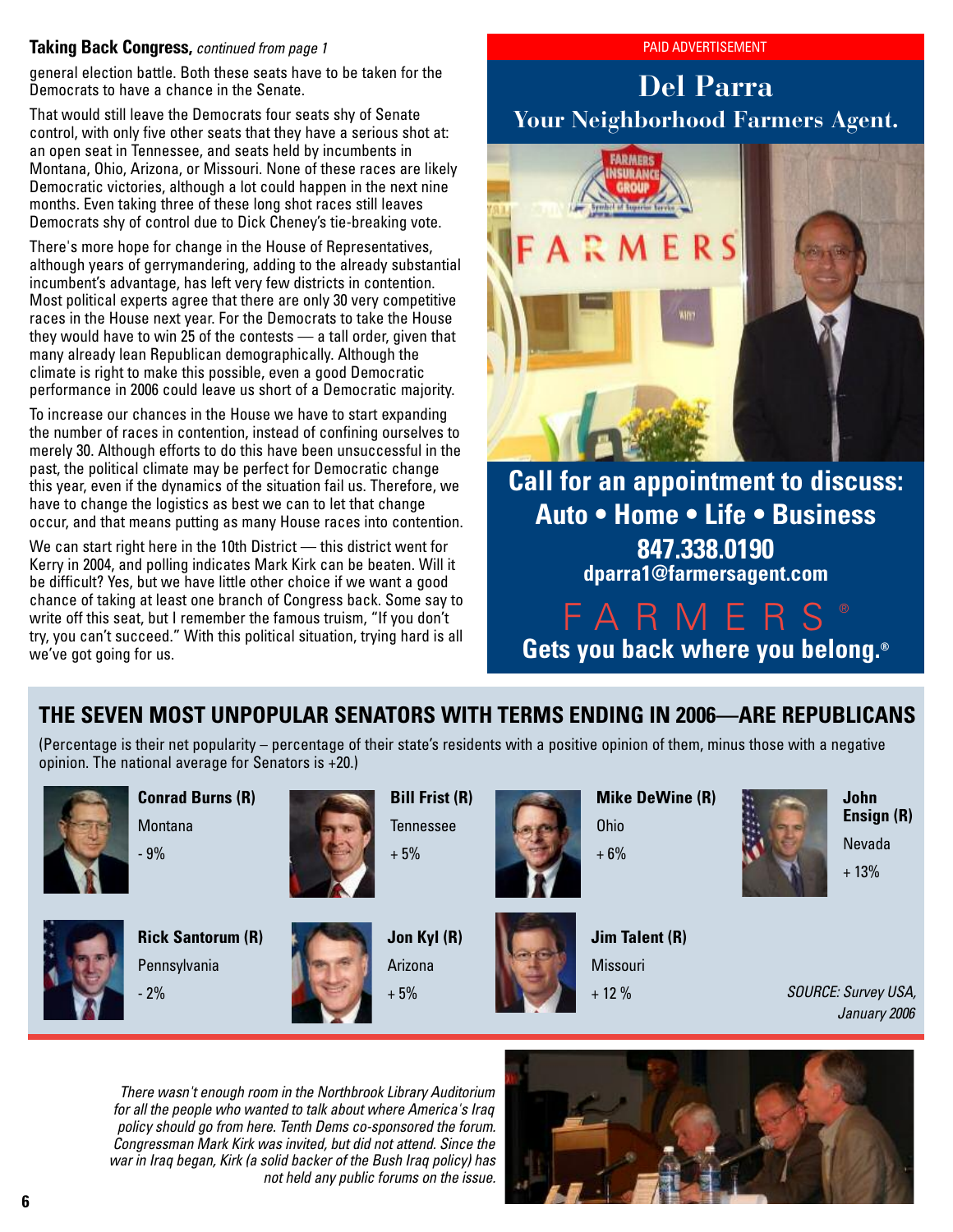# **Things To Do, Places To Be!**

Go to the "Events" link at **www.tenthdems.org** for more details on these events (possible cost, RSVP, etc.) and information on other events.

The political calendar is filling up as the March 21 primary nears. Be certain to check www.tenthdems.org for any additions or changes to this list of events.

#### **Campaign Kick-Off for Larry Oliver for Lake County Sheriff**

Thursday February 2, 5:30 pm Byron Colby Barn - Prairie Crossing 1561 Jones Point Road Grayslake

#### **Diane Hewitt for County Board Pizza Party Campaign Kickoff**

Thursday February 2, 5:30 pm Corky's Pub 11456 W. Wadsworth Road Beach Park

#### **Alexi Giannoulias for State Treasurer Fund Raiser**

Friday February 3, 7:00 pm Cubby Bear 1059 W. Addison Street Chicago

#### **Invisible Ballots - Exposé of Computerized Voting**

Friday February 3, 7:30 pm Pick a Cup Coffee 1813 Dempster Street Evanston

#### **Tenth Dems Training: How to Grow the Grass from the Roots!**

Saturday February 4, 2:00 pm Vernon Area Public Library 300 Olde Half Day Road **Lincolnshire** 

#### **Open House for Dan Seals**

Sunday February 5, 2:00 pm Home of Steve & Carol Jones 740 Mellody Road Lake Forest

#### **Spielman and Spaghetti!**

Monday February 6, 6:00 pm Italian Kitchen 6448 Deerfield Road Deerfield

#### **Town Hall Forum on the Patriot Act**

Thursday February 9, 7:00 pm 494 Laurel Avenue Highland Park Public Library Highland Park

#### **Dan Seals Open House**

Thursday February 9, 7:00 pm Hosted by Marvin Miller 1926 Lake Street **Wilmette** 

#### **Coffee for Zane Smith**

Friday February 10 Home of Mary and Tim Nelson 993 Ash Street Winnetka

#### **New Trier Democratic Organization Endorsement Meeting**

Sunday, February 12, 2:00 pm Winnetka Community House 620 Lincoln Avenue Winnetka

#### **Get A Manicure & Meet Dan Seals**

Monday February 13, 9:00 am **Girlfriends** 1041 Tower Road Winnetka

#### **Wine & Cheese with Dan Seals in Wilmette**

Sunday February 12, 5:00 pm Home of Libby Bankoff 2106 Elmwood **Wilmette** 

#### **Moraine Township Democrats Candidate Forum**

Monday February 13, 7:00 pm Highland Park Community House 1991 Sheridan Road Highland Park

#### **Open House in North Chicago for Dan Seals**

Thursday February 16, 5:00 pm Toby's Tavern & Grill 1930 Green Bay Road North Chicago

#### **Meet Dan Seals in Palatine**

Saturday February 18, 4:00 pm Home of Alan and Georgann Prochaska 490 W. Wilshire Drive Hoffman Estates

#### **Cindy Sheehan and Juan Torres - Gold Star Families for Peace**

Saturday February 18, 7:00 pm Lake Street Church 607 Lake Street Evanston

#### **Cocktail Party for Dan Seals**

Monday February 20, 7:00 pm Hosted by Howard & Miriam Lipski 1550 Berkley Road Highland Park

#### **Meet Congressional Candidate Zane Smith**

Tuesday February 21, 7:00 pm Home of Ruth & Chuck Provow 956 Bob-O-link Road Highland Park

#### **Elk Grove Township 10th District Democrats Meet the Candidates**

Tuesday February 21, 7:00 pm Holiday Inn Express 2120 S. Arlington Heights Road Arlington Heights

#### **An Evening With Dan Seals**

Thursday February 23, 7:00 pm Hosted by the Schwartz Family & Roberta Schaffer 4016 Picardy Drive Northbrook

#### **Dan Seals for Congress Coffee**

Friday February 24, 9:30 am Hosted by Jennifer Lind Ryan & Debi Chess Mabie 2015 Central Avenue **Wilmette** 

#### **Palatine Township Democrats Candidate Forum**

Saturday February 25, 9:00 am Twin Lakes Golf Club 1200 E. Twin Lakes Drive Palatine

#### **West Deerfield Township Democrats Meet the Candidates**

Sunday February 26, 2:00 pm Deerfield Public Library 920 Waukegan Road Deerfield

#### **Meet the Candidates in Warren Township**

Monday February 27, 7:00 pm Warren-Newport Public Library 224 N. O'Plaine Road Gurnee